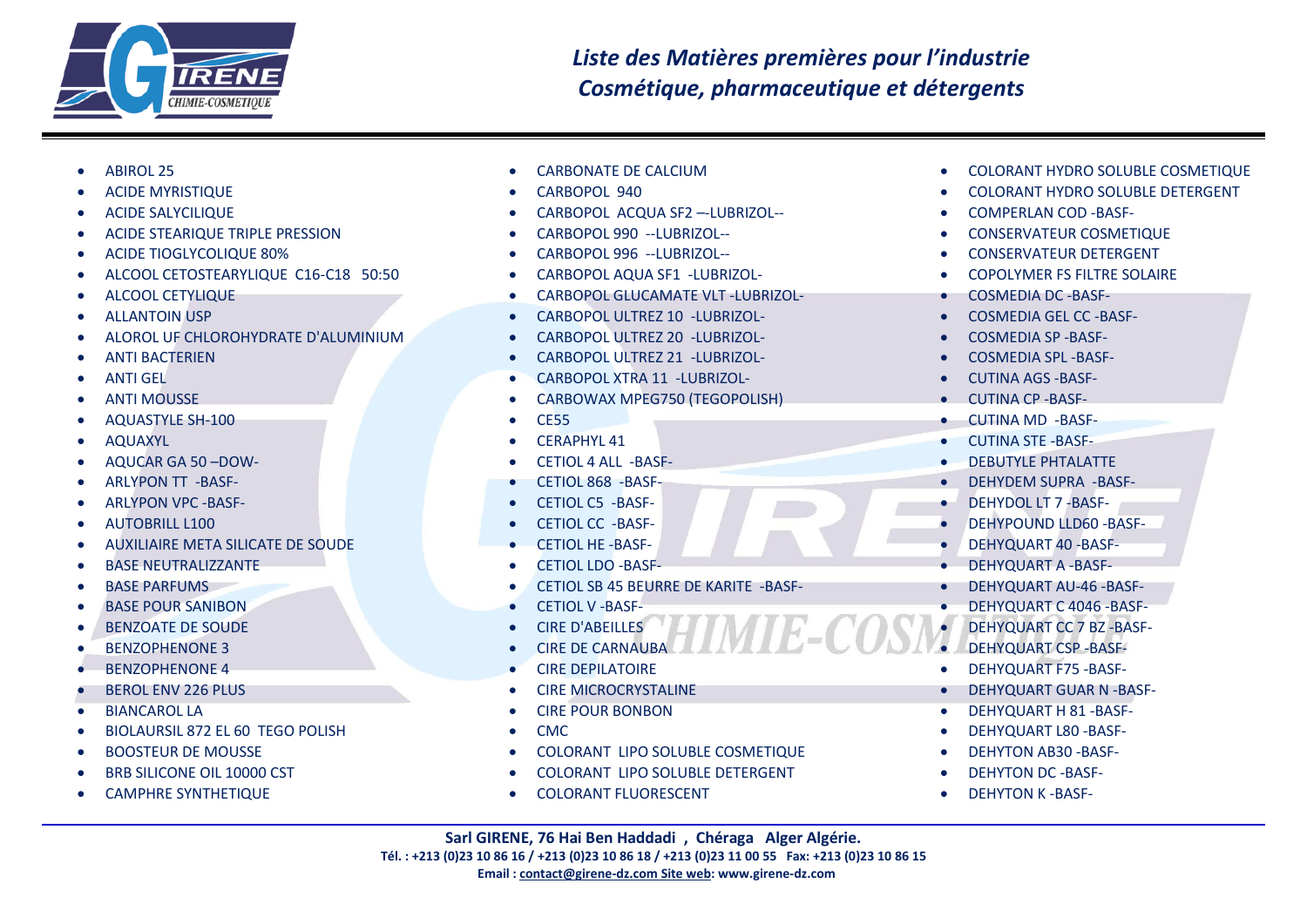

- DEHYTON MC -BASF- • DEHYTON PK 45 -BASF- • DEHYTON PL -BASF- • DEMELAN AU 39 BIO -BASF- • DEMELAN CB 60 - BASE-• DEMELAN GC 17 -BASF- • DEMELAN POUR CHEVEUX • DEMELAN VPC -BASF- • DERIPHAT 160 C -BASF- • DIOXYDE DE TITANE • DIPROPYLENE GLYCOL • DISPONIL LDBS 55 -BASF- • EDTA • EMULGADE CL SP -BASF- • EMULGADE CM -BASF- • EMULGADE NLB -BASF- • EMULSIFIANT • EOSINE EN POUDRE • EUMULGIN B1 -BASF- • EUMULGIN B2 -BASF- • EUMULGIN B3 -BASF- • EUMULGIN CO 455 -BASF- • EUMULGIN CO40 -BASF- • EUMULGIN EO 33 -BASF- • EUMULGIN ES -BASF- • EUMULGIN HPS -BASF- • EUMULGIN L -BASF- • EUMULGIN O30 -BASF- • EUMULGIN SMO20 -BASF- • FUMULGIN VL75 - BASE-**• FUMULGINE PRISMA -BASE-**
- EUPERLAN BRIGHT -BASF- • EUPERLAN HCO -BASF-
- EUPERLAN OP WHITE -BASF-
- EUPERLAN PCO -BASF-
- EUPERLAN PK 3000 AM -BASF-
- EUPERLAN PK 771 BENZ -BASF-
- EUPERLAN PO/N -BASF-
- EUTANOL G -BASF-
- EXTRAIT ALOE VERA
- EXTRAIT ARGAN
- EXTRAIT D'AVOCAT
- EXTRAIT DE CAMOMILLE
- EXTRAIT DE KERATIN GW
- EXTRAIT DE MENTH
- EXTRAIT D'ORTIE
- EXTRAIT PEPIN DE RISIN
- GERMACIDE
- GLUADIN WLM BENZ -BASF-
- GLUCOPON 215 UP -BASF-
- GLUCOPON 600 EC -BASF-
- GLUCOPON 650 EC -BASF-
- HT25
- HUILE D'AIL
- HUILE D'ABRICOT
- HUILE D'AMANDE DOUCE
- HUILE D'ARGAN
- HUILE D'AVOCAT
- HUILE D'OLIVE
- HUILE DE CAROTTE
- HUILE DE COCO
- HUILE DE COPRAH
- HUILE DE GERME DE BLE
- HUILE DE GRAINE DE NIGELLE
- HUILE DE GRAINE DE SESAME
- HUILE DE JOJOBA
- HUILE DE MACADAMIA
- HUILE DE PEPIN DE RAISIN
- HUILE DE PIN
- HUILE DE RICIN
- HUILE DE SILICONE
- HUILE DE SOJA
- HUILE DE VASELINE USP
- HUILE PALME
- HYDRODOR XC ENVIRO CHEM
- HYDROXYDE DE CALCIUM
- KATHON CG CONSERVATEUR DOW-
- LAMESOFT OD -BASF-
- LAMESOFT PO 65 -BASF-
- LAMESOFT PW 45 BENZ -BASF-
- LANETTE 16 -BASF-
- LANETTE N -BASF-
- LANETTE O -BASF-
- LANETTE SX -BASF-
	- LANOLINE HYDROSULUBLE
	- LANOLINE PATTE GRAS
- LUTROPUR MSA -BASF-
- LUVIGEL EM -BASF-
- LUVIGEL FIT -BASF-
- LUVIQUAT HOLD PQ 46 -BASF-
- LUVIQUAT PQ 11 PQ 11 -BASF-
- LUVIQUAT SUPREME PQ 68 -BASF-
- LUVIQUAT ULTRA SUPREM AT1 PQ 68 -BASF-